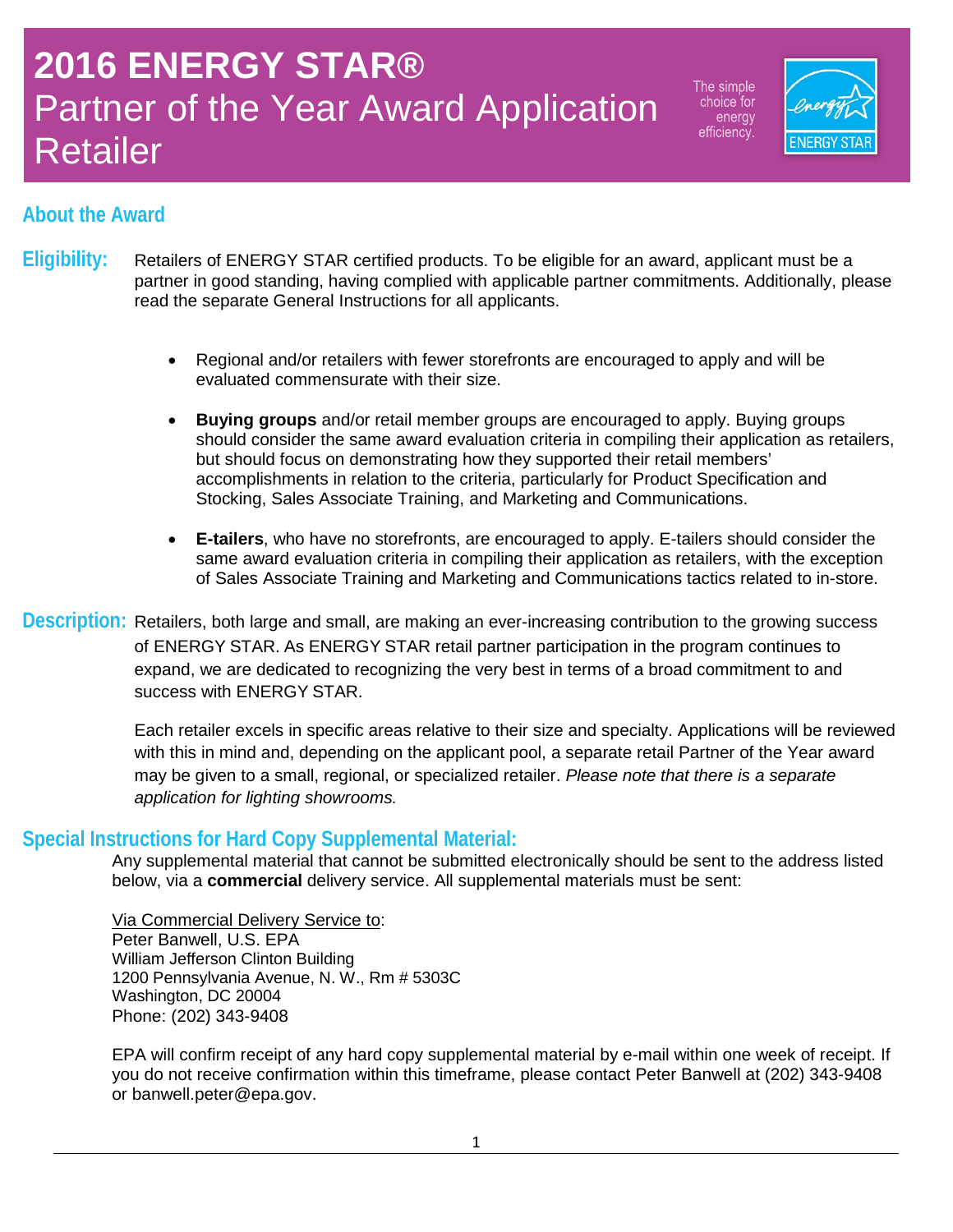The simple choice for energy efficiency.



- **Narrative:** Your narrative description should be no more than **10 pages**, but may be accompanied by samples of specific hard copy outreach materials representing your 2015 activities, such as strategies, examples of participation in EPA national promotions and other ENERGY STAR specific company-produced materials and initiatives.
	- **Executive Summary (300 words or less)**—Please provide a brief overview of your organization and highlights of key accomplishments that make you eligible for this ENERGY STAR award. In the event that you earn an award, this text will be used to prepare a summary of your organization's achievements. Include all of the following information: company revenue; location of company headquarters; brief summary of company (2-3 sentences); and a brief summary of your organization's top three 2015 ENERGY STAR accomplishments. The Executive Summary will **not** count toward the 10-page limit.
	- **Accomplishments**—Organizations applying for the Partner of the Year Award should **highlight their accomplishments from 2015, and** *if possible,* **cumulative accomplishments**. Since applications are due on **December 4, 2015**, this will provide retailers an opportunity to share your accomplishments starting earlier in the season than the start of the calendar year (i.e., November 2014 – November 2015). When highlighting cumulative accomplishments, please ensure that you include a timeframe (e.g., saved more than \$10 million since 2001).
- **Criteria:** Criteria for evaluating this award are listed below. In describing your company's activities, **please organize your submission consistent with the outline below**, and be as specific as possible per the below instructions for each criterion.

#### **Award Evaluation Criteria and Outline**

### **Section 1: ENERGY STAR Partnership and Planning**

Leadership in the ENERGY STAR program requires high-level engagement that includes the development of an implementation plan informed by EPA's top-priority products and initiatives for the year. This plan should be shared with EPA and the process should involve an ongoing dialogue with EPA. Working throughout the year to facilitate EPA relationships with merchant and marketing representatives is critical, so please include specific information on how your organization enabled and fostered these connections.

### **Section 2: Product Marketing**

In this section, retailers should show how they worked to order, stock and promote ENERGY STAR products in store and on-line. Leading retailers are expected to work to increase stocking, sales and labeling of ENERGY STAR products every year. This means working with suppliers to increase the number of SKUs and/or percentage of sales in EPA priority product categories. Leading retailers also show how ENERGY STAR is given a consistent, year-round presence through in-store signage and online labeling. It is also important to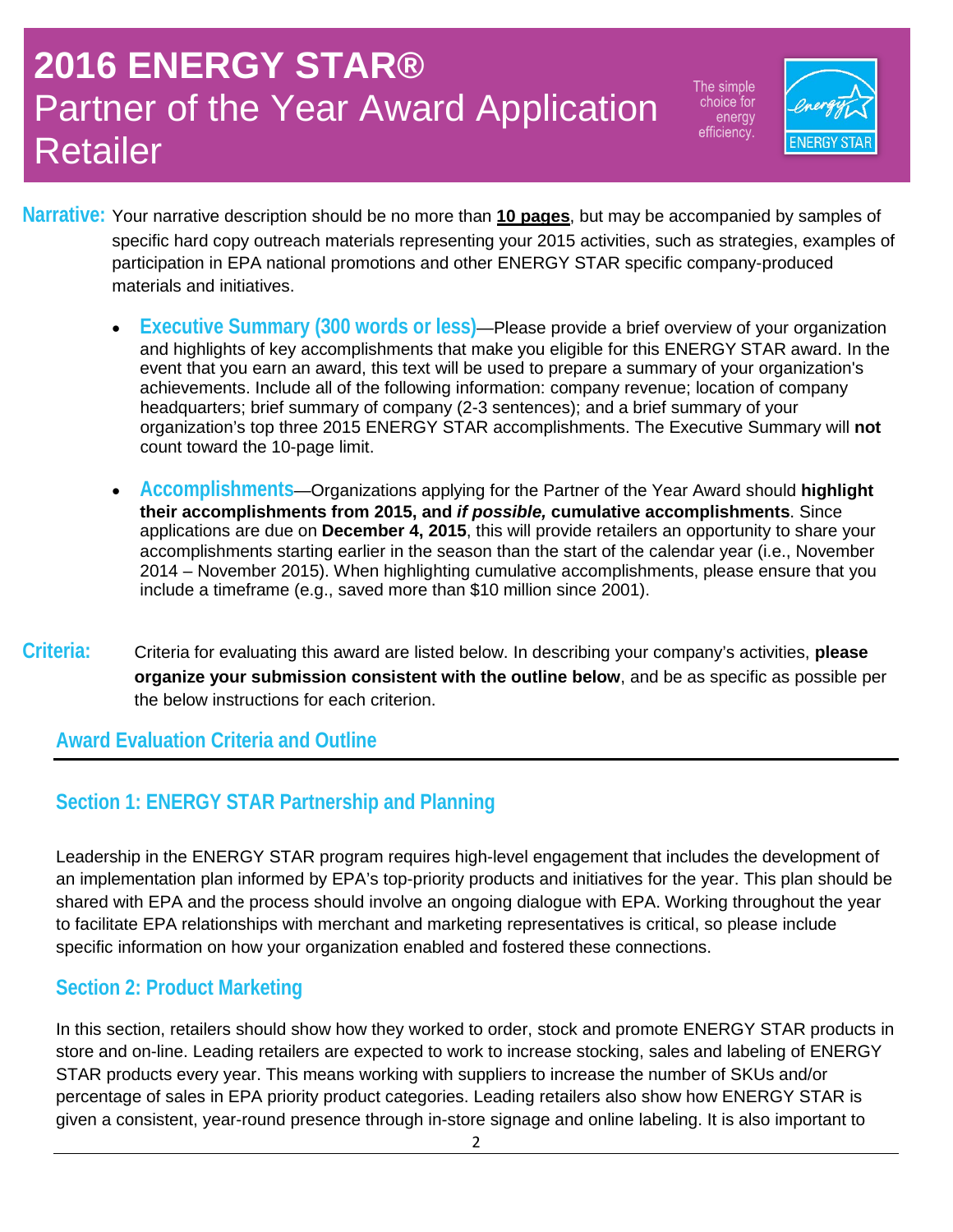The simple choice for energy efficiency.



show how EPA-provided messaging was used across promotional and training vehicles for each applicable category below.

In this section retailers should **identify and provide written and visual examples** of specific activities in support of the following product marketing goals, as relevant to product lines:

Lighting:

- Increase stocking of ENERGY STAR certified lighting products (include increases in SKUs/sales)
- Promote ENERGY STAR certified lighting, specifically supporting labeling and point-of-purchase messaging. Identify and increase visibility of ENERGY STAR certified lighting products in-store, online, in external vehicles, and through training.
- Provide specific examples of use of ENERGY STAR lighting messaging in print, online, and in training
- Provide in-store education about the importance of ENERGY STAR certified lighting as a mark of quality.
- Train sales staff on the benefits of ENERGY STAR certified lighting.

Appliances:

- Participation and examples of promotion of in EPA's "Flip Your Fridge" Promotion.
- Participation and examples of promotion of EPA's National Water Heater Promotion.
- Provide ENERGY STAR/ENERGY STAR Most Efficient appliance training materials to sales staff for consumer education.
- Stock and promote ENERGY STAR clothes dryer models.
- Ensure adequate selection and accurate labeling prior to and after effective dates for new ENERGY STAR specifications. Include examples of how merchants worked with suppliers to qualify and stock and label newly qualified ENERGY STAR appliances quickly after the effective date.

Consumer Electronics:

- Promote ENERGY STAR/ENERGY STAR Most Efficient televisions in store
- Increase visibility of ENERGY STAR CE products (TVs, Audio soundbars, wireless speakers) online and in-store
- Stock and sell ENERGY STAR small network equipment.
- Include ENERGY STAR as a search option on retailer website and associate ENERGY STAR with certified products on search result list
- Include ENERGY STAR in product overview and specification details on retailer website

Other product areas:

• Stock and sell ENERGY STAR certified air cleaners, room air conditioners, HVAC, and other products.

Additional instructions: Do not include examples that do not specifically highlight ENERGY STAR. For example, if you have an in-store promotion and give away an ENERGY STAR certified refrigerator, but do not